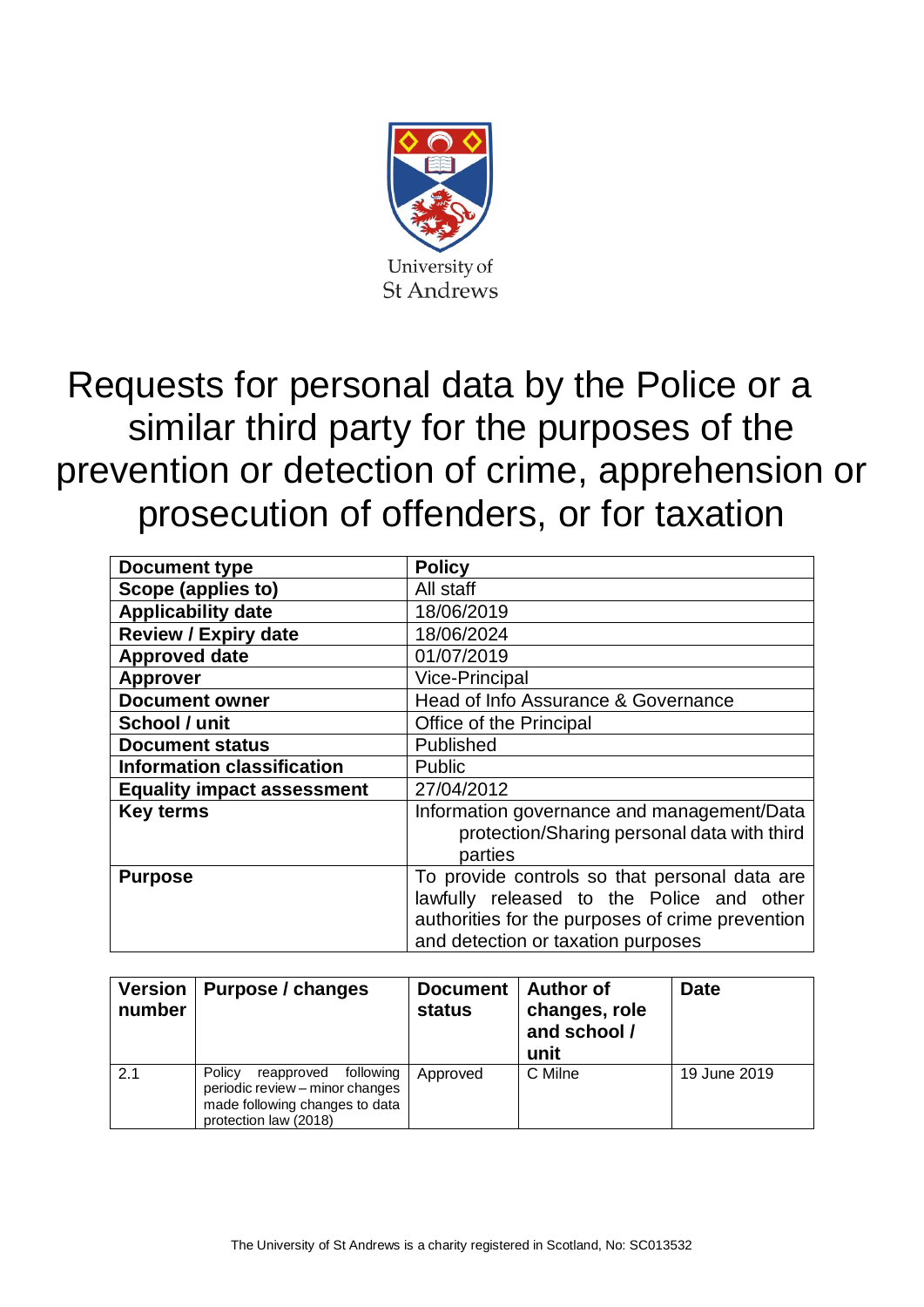# **1. Introduction**

This Policy establishes the conditions under which personal and/or sensitive personal data ("personal data") for which the University has responsibility as a Controller under the Data Protection Act 2018 ("the DPA" or "the Act") will be released for the purposes of crime or taxation, as defined by the DPA.

# *1.1.Where the policy applies*

The Policy applies to all requests made by the Police, or other authorised agencies for personal data held by the University, where the requestor seeks that information for the purposes of *the prevention or detection of crime or for taxation,* and where it is not appropriate for the requestor to seek that information from the individual(s) concerned.

This Policy is not concerned with the release of information to the Police or other persons in an emergency, e.g. details of medical conditions, next of kin etc.

# *1.2.Policy statement*

*It is the University's policy that the transfer of personal data (in all forms) a third party for the purposes of carrying out their statutory functions in relation to the prevention or detection of crime, the apprehension or prosecution of offenders or for taxation will not take place unless the conditions set out within the DPA and guidance as to the interpretation of the relevant provisions of the Act from the Courts or the UK Information Commissioner can be met.* 

# *1.3.Policy objectives*

This Policy seeks to ensure that, in relation to the management of requests for the release of personal data by the University for the purposes of the prevention or detection of crime, or the apprehension or prosecution of offenders, or for taxation, that:

- $\circ$  Suitable controls exist to protect the rights and freedoms of individuals and to limit the University's exposure to any claim from an individual or from any penalty that a regulator could impose, arising from a breach of the DPA;
- o Staff are provided with direction as to where requests for the release of personal data are to be passed;
- o Those empowered to make decisions are clearly identified; and
- $\circ$  The steps to be followed in the decision making process are set out, and are made subject to regular review.

# **2. Release of personal data in relation to crime and taxation**

The DPA provides the facility for the University (as a data controller) to release personal data to a third party, when conducting their statutory functions for the following purposes:

- a) The prevention or detection of crime;
- b) The apprehension or prosecution of an offender; or
- c) The assessment or collection of any tax or duty or of any imposition of a similar nature.

Unless a Court order is made, the decision regarding whether to release personal data will belong to the University and the University alone.

# *2.1.Conditions for the release of personal information for the purposes of the prevention or detection crime or for taxation*

The University will *only* consider release of personal data for the purposes of the prevention or detection of crime or of taxation (see section 2 above) where: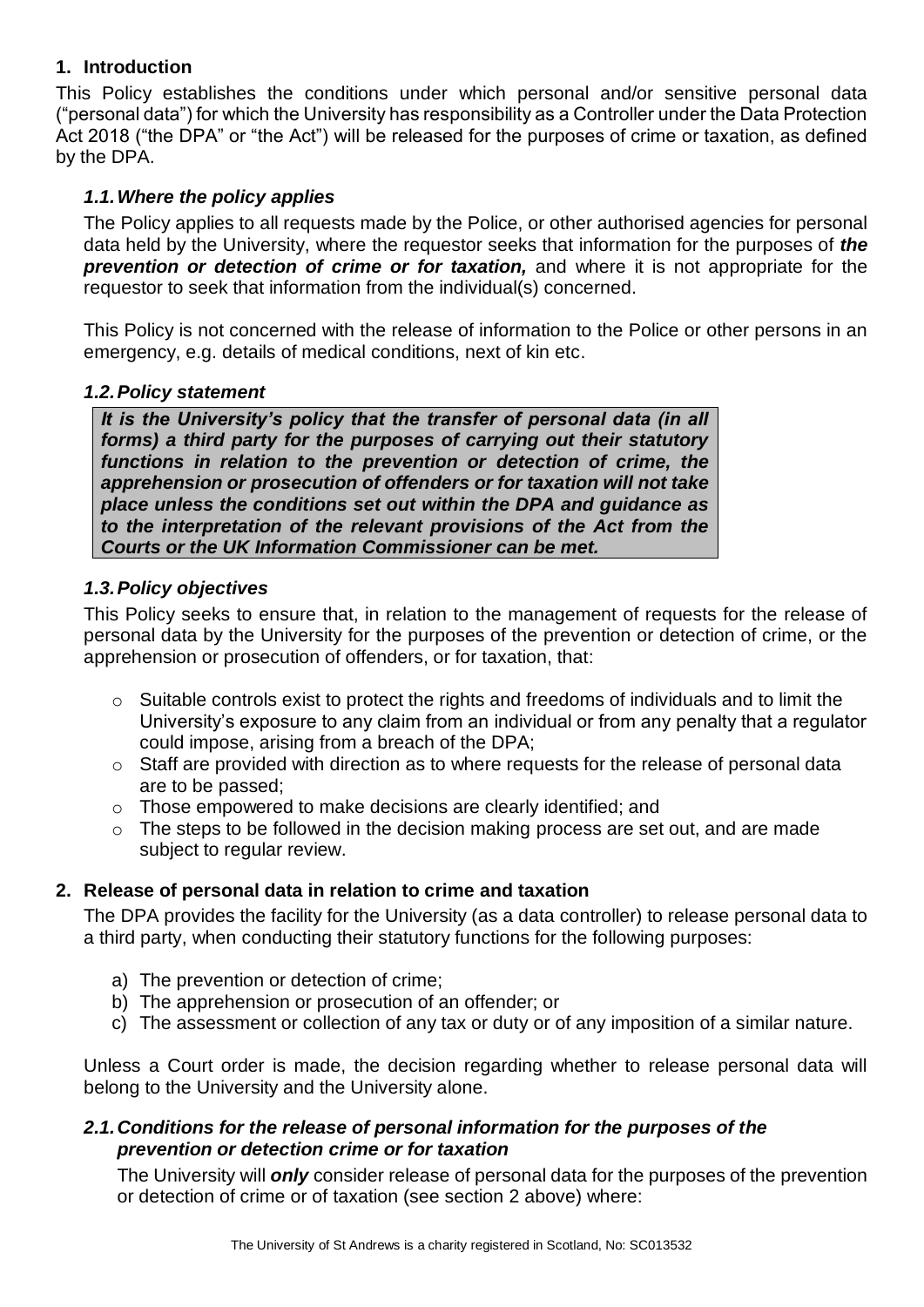- o Denying the information request would impede the requestor's ability to undertake a lawful duty, connected with the purposes of the prevention or detection crime or apprehension or prosecution of offenders or for taxation (see section 2 above); and
- o The requesting body could not obtain the information requested from a source other than the University; and
- o Release of the information would not conflict with other legal obligations with which the University is required to comply.

Or:

o Where a Court Order is made that requires the University to release the requested information.

# *2.2.Managing the release of personal information for the purposes of the prevention or detection of crime or for taxation*

# **2.2.1. A valid request**

In most circumstances a valid request will consist of the following:

- i. It must normally be made in writing, or in another permanent recorded form.
	- Requests made by telephone or in person (where no written request is provided) are not generally acceptable.
- ii. A written request will normally be made using a standard Police form, which can include that approved by the Association of Chief Police Officers (ACPO) and the UK Information Commissioner. In any event, the information to be provided must normally include:
	- A summary of the reason as to why the information is required and is not otherwise obtainable;
	- Details identifying the individual(s) about whom personal data is being sought;
	- The precise information required about the individual(s);
	- The name, rank and number of both the requesting and authorising Police Officers;
	- The signatures of both the requesting and the authorising Officer; and
	- Subject to part iii below, the authorising Officer to be senior in rank to the requesting Officer and of a rank no lower than Inspector.
- iii. Where the Police cannot provide sufficient details as to why they seek the information to support the purposes set out in section 2 of this Policy without prejudicing an investigation and/or operation, the request must be authorised by an Officer of the rank of *Superintendent or above*.
- iv. Where a request for personal data, for the purposes of crime and taxation is received from a Local Authority or another body, those persons tasked with assessing whether personal data are to be released for the purposes of crime and taxation (See this Policy, Section 2.2.2) shall determine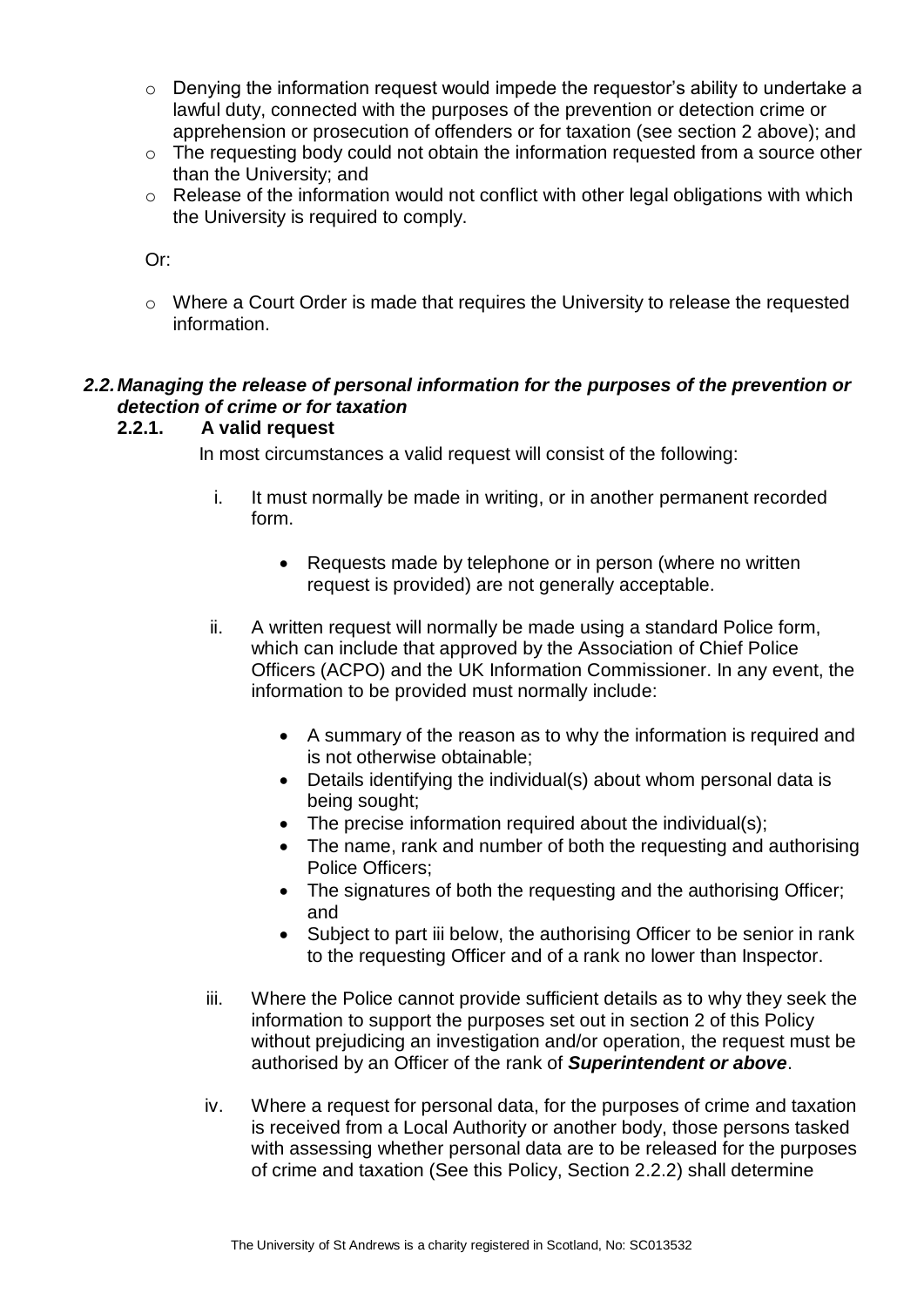whether the request has been made with an equivalent level of detail and authorisation to that expected of the Police in similar circumstances.

## **2.2.2. Authorisation**

Requests for the release of personal data to the Police or any other body for the purposes of the prevention or detection of crime or for taxation **must** be managed by one of the following, or in their absence a nominee:

- Vice-Principal, Governance;
- The Head of Information Assurance and Governance;
- The Proctor:
- The Director of Student Services:
- The Chief Legal Officer;
- The Academic-Registrar; or
- The University Security Manager.

The decision to release the requested information will be made against the criteria set out in this Policy. These mirror guidance issued by the UK Information Commissioner concerning section 29 of the DPA.

# **2.2.3. Action on receipt of an invalid request**

Should a request be judged to be invalid by the University for one of the following reasons:

- Not made in writing (or another permanent form);
- Insufficient information to allow the University to determine whether the requested information can or should be released; or
- Not approved by the appropriate ranking Officers (which may require a Superintendent or greater, depending on circumstances)

then the request will be refused (normally in writing) and the requestor will be asked:

- To return with the required information and/or appropriate approvals; or
- To seek a Court order requiring the University to release the requested information.

## **2.2.4. Documentation of decisions**

All requests to release information for the purposes of crime or taxation must be documented for audit purposes, such documentation to include a copy of the request, the initial assessment of the request and a summary of the actions taken by the University.

This information is to be held separately from the student or staff file, by the Information Assurance and Governance function, and access to this information will be restricted.

Records of requests will be retained for period of 24 months following the receipt of the request, after which they are to be irreversibly destroyed.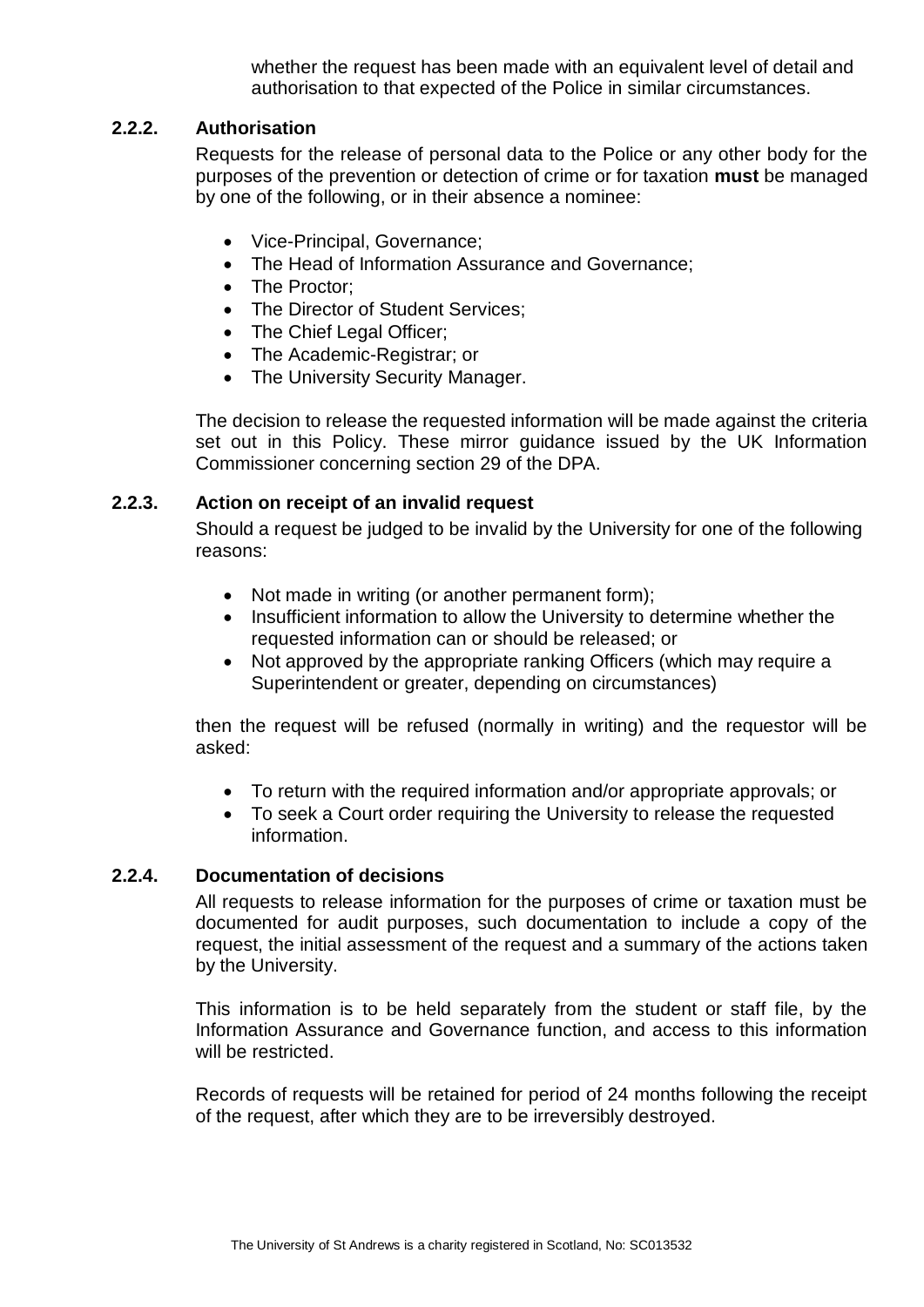## **Release of information**

Where the University decides that it is obliged to release personal (in any form), then it will release only the minimum information necessary for the requestor to conduct their lawful duties.

The University will not provide a third party with access to information systems enabling that party to search for information – unless compelled to do so by Court Order.

### **2.2.5. Acting with the knowledge that a request has been made for the purposes of the prevention or detection of crime or for taxation**

#### *Duty of care*

By receiving a request for information for the purpose of the prevention or detection of crime, the apprehension or prosecution of offenders, or for taxation the University may become aware of events/circumstances where it may wish to act, so that it can address its duty of care and other responsibilities. The University will not act on any knowledge gained from the receipt of such an information request without first seeking guidance and, as necessary, permission from the requestor. Such communications between the University and the requestor will be documented for audit purposes.

#### *Subject access requests*

Where the University has legitimately released personal and/or sensitive personal data of an individual for the purposes of the prevention or detection of crime or for taxation, if an affected individual seeks information from the University concerning those actions (under the subject access right to information) then the University is not required to make a response (and will not respond), as that right is not available, where personal data are released, for the purposes as stated, above.

#### **3. Responsibilities**

#### *3.1.Members of staff*

Should a request for information by the Police or a similar authority be made, then that is to be referred to one of the post holders listed in this Policy, section 2.2.2.

Details of information requests made for the purposes of the prevention or detection of crime, apprehension or prosecution of offenders or for taxation are to be kept strictly confidential. Any form of further use of information surrounding such requests outwith the requirements of an individual's job role/description, or any instruction issued to them, may constitute a criminal offence and a breach of this and other University Policy.

#### *3.2.Other responsibilities*

The Vice-Principal, Governance will be responsible for the implementation of this Policy. The Head of Information Assurance and Governance will be responsible for advising on technical aspects of this Policy, including emerging guidance and for holding all documentation (see this Policy, section 2.2.4).

#### **4. Implementation**

Those University Officers referred to herein may appoint a nominee to exercise their duties as per this Policy as and when appropriate.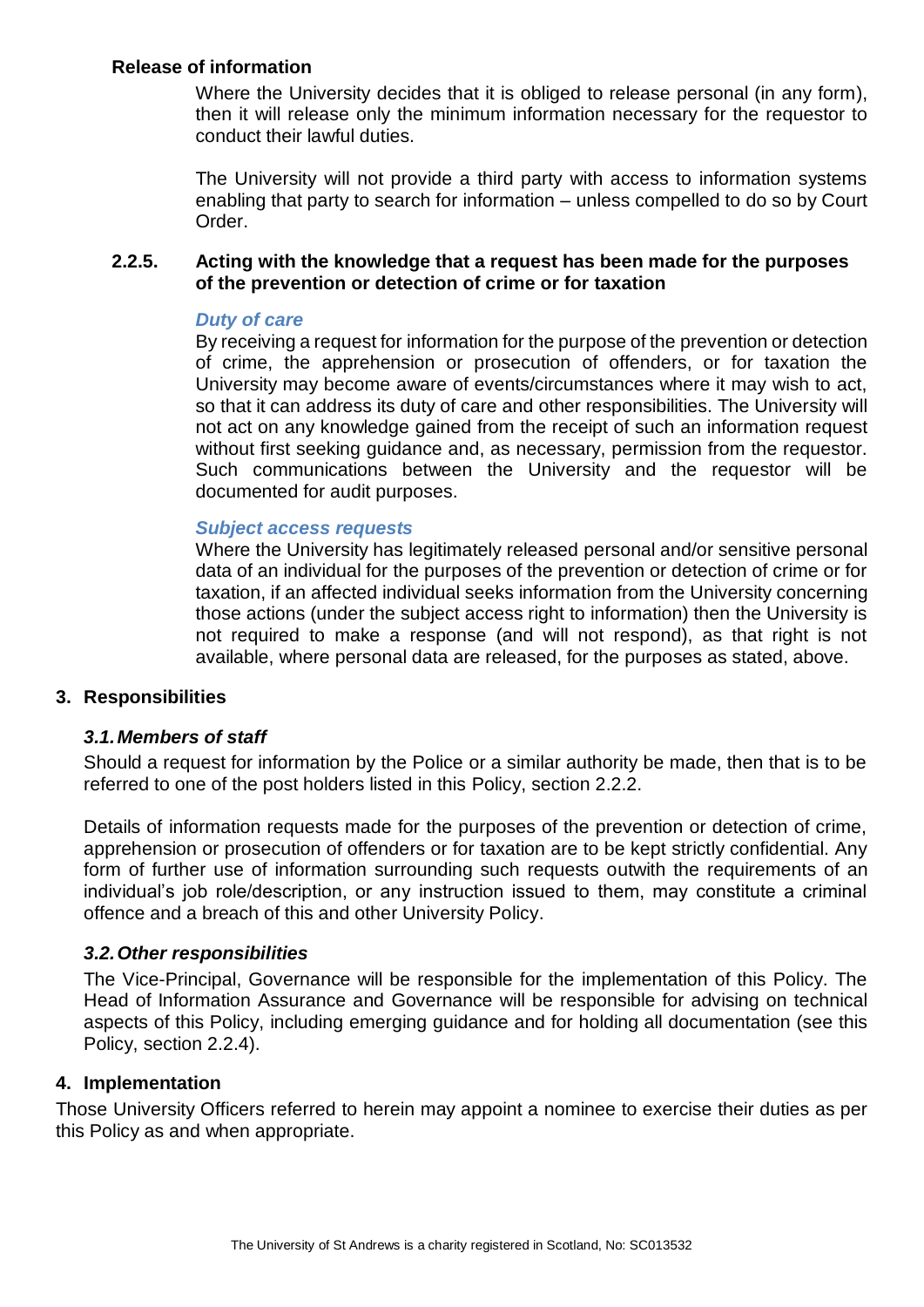# **5. Methodology**

This Policy was developed making reference to similar policies adopted by other UK higher education institutions and with reference to guidance issued by the Office of the UK Information Commissioner concerning the operation of the Data Protection Act 1998<sup>1</sup>.

On conducting an equality impact assessment no equality or diversity issues were identified as likely to arise through this Policy's implementation.

## **6. Review**

This Policy will be reviewed at regular intervals. That review period will be recorded on the accompanying coversheet for this Policy. Any significant change to relevant legislation, University Policy or procedures primarily concerned with information *confidentiality, integrity and accessibility* may trigger an earlier review. This Policy will be presented to the Principal's Office for approval.

### **7. Reporting breaches**

In the first instance any suspicion of a breach of this Policy should be reported to the Head of Information Assurance and Governance.

### **8. Sanctions**

Failure of a member of staff to comply with this Policy may result in disciplinary action being taken. Where it is believed that a criminal action has occurred, the University will report this to the Police. The University reserves the right to pursue civil damages against any party.

Where a serious breach of the DPA has occurred, namely where unwarranted and unauthorised access to personal information has occurred (in terms of volume or sensitivity) and where the potential harm to individuals has become an overriding consideration, then the University Head of Information Assurance and Governance and Data Protection Officer, will report the matter to the UK Information Commissioner.

## **9. Availability**

This Policy will be published on the University web site and through the University Freedom of Information Publication scheme. This Policy can be made available in different formats, in which case please direct any requests to the University Service Desk (Information Services).

## **10.Contacts/further information**

Enquiries regarding this Policy can in the first instance be directed to the Head of Information Assurance and Governance.

#### **11.Document history**

 $\overline{a}$ 

| <b>Version</b><br>number | Purpose / changes                                                                               | <b>Document</b><br><b>status</b> | <b>Author of</b><br>changes, role<br>and school /<br>unit | <b>Date</b> |
|--------------------------|-------------------------------------------------------------------------------------------------|----------------------------------|-----------------------------------------------------------|-------------|
| 1.0                      | Approved version<br>updated - reflecting<br>feedback received from<br><b>Principal's Office</b> | Approved                         | C Milne                                                   | 18-May-2012 |

<sup>1</sup> Information Commissioner's Office (2015), Using the crime and taxation exemptions: Data Protection Act. Available online: https://ico.org.uk/media/1594/section-29.pdf, Accessed 05-October-2016.